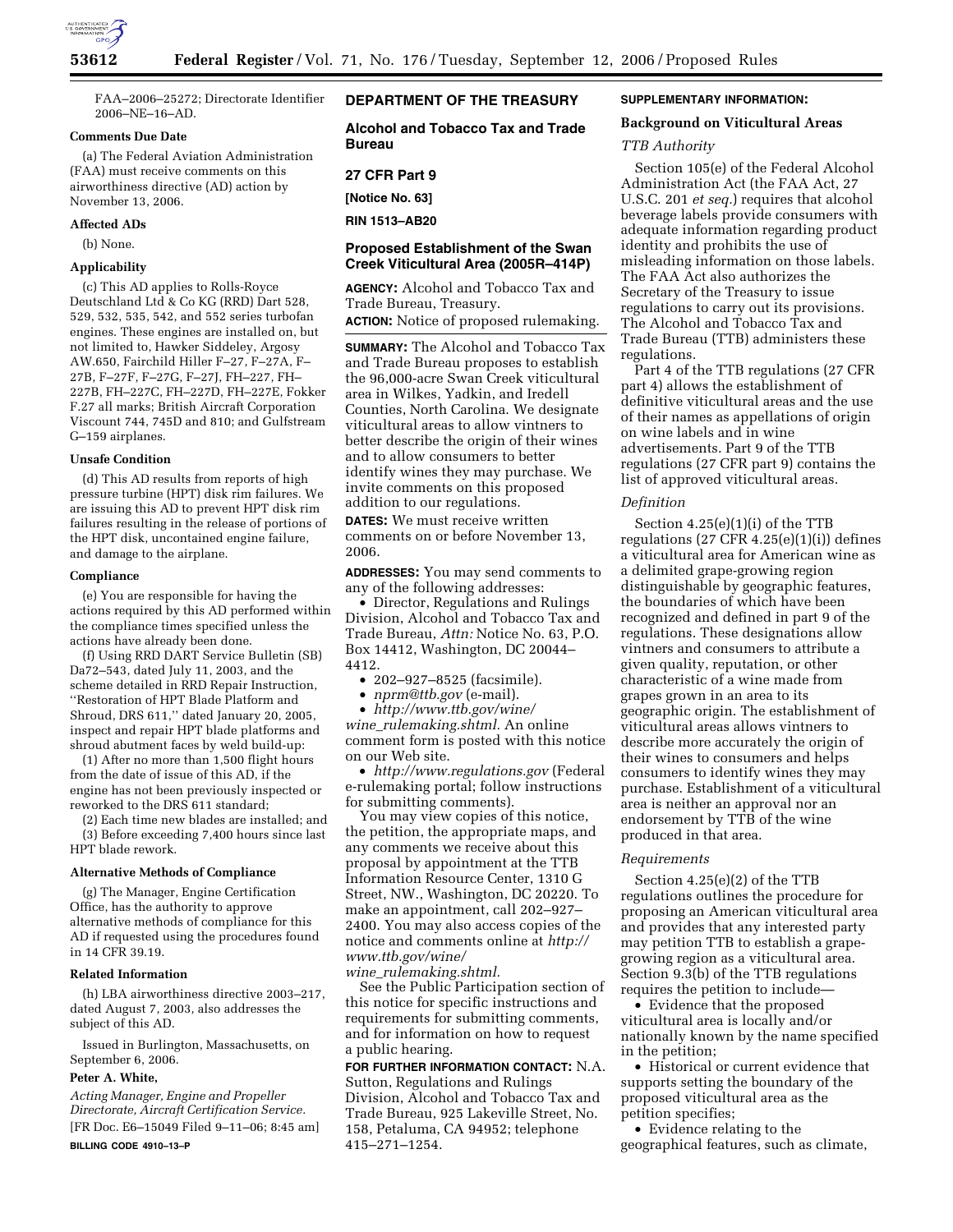soils, elevation, and physical features, that distinguish the proposed viticultural area from surrounding areas;

• A description of the specific boundary of the proposed viticultural area, based on features found on United States Geological Survey (USGS) maps; and

• A copy of the appropriate USGS map(s) with the proposed viticultural area's boundary prominently marked.

#### **Swan Creek Petition**

Raffaldini Vineyards submitted a petition to establish the 96,000-acre ''Swan Creek'' viticultural area on behalf of the Vineyards of Swan Creek, a trade association representing a group of vineyards and wineries in northwest North Carolina. Within the boundary of the proposed viticulture area are 3 wineries and 75 acres of vineyards. The boundary of the proposed viticultural area incorporates portions of Wilkes, Yadkin, and Iredell Counties and includes a portion of the established Yadkin Valley viticultural area (27 CFR 9.174). We summarize below the evidence submitted in support of the petition.

#### *Name and Boundary Evidence*

The petitioner explains that the geographical name ''Swan Creek'' refers to a village in the approximate center of the proposed viticultural area, as well as two streams located near the village, East Swan Creek and West Swan Creek, which are depicted in the southwest portion of the 1:100,000-scale USGS Winston-Salem, North Carolina topographic map. The USGS map shows Swan Creek village in the Brushy Mountains, with the two creeks running north from the mountain elevations to the Yadkin River. Also, an undated State of North Carolina Department of Environment, Health, and Natural Resources document lists Swan Creek, West Swan Creek, and East Swan Creek

as streams in the Yadkin-Pee Dee River Basin.

The DeLorme North Carolina Atlas and Gazetteer identifies the village as ''Swancreek,'' with East Swan Creek and West Swan Creek to its northwest. The petitioner explains that both names, ''Swan Creek'' and ''Swancreek,'' reference the proposed viticultural area region. However, the two-word spelling is the more common usage for businesses, roads, creeks, and historical documents, which led the petitioner to identify the proposed viticultural area as ''Swan Creek.''

The local Wilkes Telephone Membership Corp. telephone book, which covers the region that includes the proposed viticultural area, lists an airport, church, and three businesses using ''Swan Creek'' in their names. A search of the North Carolina Department of the Secretary of State's Web site (*http://www.secretary.state.nc.us/ Corporations/ThePage.aspx*) lists eight businesses currently operating with ''Swan Creek'' in their names.

As further evidence of the significance of the ''Swan Creek'' name within the proposed area, the September 7, 2004, minutes of a Yadkin County Commission meeting includes a reference to the Swan Creek area and improvements to Swan Creek Road. Additionally, a National Weather Service bulletin from January 13, 2005, warns of the possibility of a tornado in the Swan Creek area. The name is also repeatedly used in the ''Vineyards of Swan Creek Wine Trail'' Web site (*http://www.swancreekvineyards.com*).

The petitioner relies on geographical and man-made elements identifiable on the supplied USGS maps to define and draw the boundary for the proposed viticultural area. Climate data and historic evidence that documents the breadth of the ''Swan Creek'' name also

legitimize the proposed boundary line, according to the petitioner.

From the regional history of the Yadkin Valley, the petitioner connects the ''Swan Creek'' name to stories of Revolutionary War soldiers traveling along the proposed Swan Creek viticultural area northern boundary line at the Yadkin River, en route to the pivotal battle at King's Mountain in South Carolina. Also, during the Civil War, Union Major General George Stoneman led troops eastward through Swan Creek to Virginia. Historic manuscripts also maintain that frontiersman Daniel Boone homesteaded in the Swan Creek region in the 1750's.

After the Civil War, the Swan Creek area turned to farming, which continues to characterize this rural region despite the urban development in other portions of the Yadkin Valley viticultural area. Today, agriculture in the Swan Creek region includes viticulture, with 75 acres within the proposed Swan Creek viticultural area currently dedicated to grape growing, according to the petition.

The geology of the Swan Creek region, along with its minor climatic variation, also creates distinguishing viticultural features upon which to base boundary distinctions. The entire proposed Swan Creek viticultural area lies within the Yadkin River Basin. The general uniformity in the Swan Creek region's soils is attributable to the natural weathering process of the Brushy Mountains and the Brevard Shear Zone, a major fault system that also defines the Blue Ridge Escarpment in the area. The homogeneous soil within the proposed viticultural area is unlike the varied soils and rock types found in other parts of the Yadkin Valley viticultural area.

The proposed Swan Creek viticultural area boundary overlaps the established Yadkin Valley viticultural area as shown in the table below.

| Viticultural areas                         | Total acres        | Overlapping<br>acres | Percent<br>overlapping |
|--------------------------------------------|--------------------|----------------------|------------------------|
| Yadkin Valley<br>Swan Creek (Proposed)<br> | .416.000<br>96,000 | 57,600<br>57.600     | 60                     |

The northern 60 percent of the proposed Swan Creek viticultural area sits within the Yadkin Valley viticultural area, with the remaining 40 percent south of the Yadkin Valley viticultural area boundary line, according to the petition maps.

The discussion below includes further substantive evidence on the differences between the Yadkin Valley viticultural area and the proposed Swan Creek

viticultural area, which, according to the petitioner, justifies the proposed boundary line.

#### *Distinguishing Features*

Situated in the moderate elevations of the Brushy Mountains, and bordering the Yadkin River, the proposed Swan Creek viticultural area's geographical location is responsible for the area's temperate climate and homogenous soil

as compared to surrounding areas, according to the petitioner.

#### Topography

The Brushy Mountains run through the center of the Swan Creek region, with elevations in the proposed Swan Creek viticultural area varying between 1,000 feet and 2,000 feet, according to the USGS maps submitted with the petition. The Brushy Mountains, within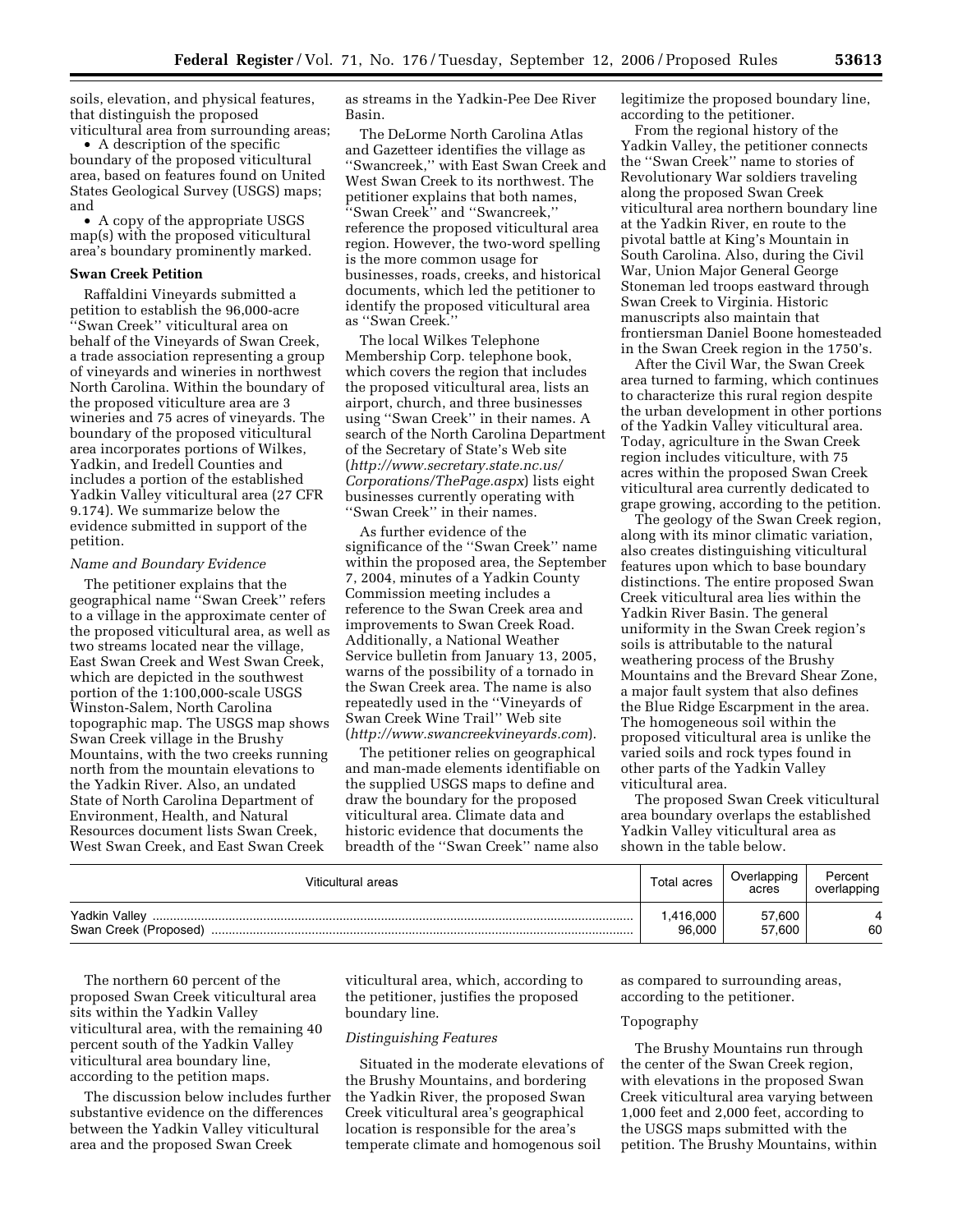the proposed viticultural area, have elevations lower than the Blue Ridge Mountains to the west but higher than the other surrounding areas, according to the USGS maps. The Blue Ridge Mountain region to the immediate west of the proposed boundary line rises to elevations of from 3,000 feet to 5,000 feet. To the east and south of the proposed viticultural area, the elevation drops to between 500 feet and 1,000 feet.

# Climate

Both the Yadkin River running adjacent to the proposed Swan Creek viticultural area's northern boundary line and the Brushy Mountains that lie within the proposed viticultural area boundary serve as climatically moderating influences.

The Swan Creek region has an average annual high temperature of 68.9 °F and an average annual low temperature of 42.8 °F. The table below shows the contrasting temperatures in the regions beyond the proposed boundary line, as collected by the Southeast Regional Climate Center (SERCC) of the National Climatic Data Center.

| Region        | Average annual<br>maximum tem-<br>perature in de-<br>grees Fahrenheit | Average annual<br>minimum tem-<br>perature in de-<br>grees Fahrenheit |
|---------------|-----------------------------------------------------------------------|-----------------------------------------------------------------------|
|               | 68.9                                                                  | 42.8                                                                  |
|               | 59.8                                                                  | 40.4                                                                  |
|               | 70.6                                                                  | 46.6                                                                  |
| Yadkin Valley | 69.5                                                                  | 44.8                                                                  |

The SERCC data shows that the Swan Creek area is generally warmer than the regions to the west and northwest, cooler than the regions to the south and east, and slightly cooler than the Yadkin Valley as a whole. Also, average January temperatures of 20 °F to 25 °F make the Swan Creek region less prone to Pierce's Disease, which adversely affects vineyards, than the majority of the Yadkin Valley viticultural area.

The proposed Swan Creek viticultural area averages 3,576 degree days of heat accumulation annually, which puts it in climatic region IV, according to temperature data collected by the SERCC. (As a measure of heat accumulation, each degree that a day's mean temperature is above 50 °47F, which is the minimum temperature required for grapevine growth, is counted as one degree day; see ''General Viticulture,'' Albert J. Winkler, University of California Press, 1975.) The surrounding areas, based on Amerine and Winkler heat summation definitions, include climatic regions IV and V to the east, region V to the south, and region I to the west-northwest.

The frost-free season of the proposed Swan Creek viticultural area extends on average from April 19 to October 17 annually, according to the ''Average Last Spring Frost Dates for Selected North Carolina Locations,'' horticulture information leaflets (published December 1996 and revised December 1998), by Katharine Perry, North Carolina State University. According to the petition, this frost-free season is nearly identical to Surry County, which is part of the Yadkin Valley viticultural area located immediately northeast of the proposed Swan Creek viticultural area. However, southeast of the proposed viticultural area, but also within the Yadkin Valley viticultural

area, the Davidson County frost-free season averages from March 31 to October 31, resulting in a month less frost than in the proposed Swan Creek viticultural area. The frost-free season in counties outside the Yadkin Valley viticultural area and the proposed Swan Creek viticultural area varies, extending three weeks longer to the east, but lasting four to six weeks less in regions to the west and northwest.

In addition, the growing season of the proposed Swan Creek viticultural area averages 170 to 190 days annually, according to Perry's ''Average Growing Seasons for Selected North Carolina Locations,'' horticulture information leaflets (published December 1996 and revised December 1998). Again, this growing season is almost identical to the county immediately northeast, located within the Yadkin Valley viticultural area. However, according to Perry's data, Davidson County averages a 214 day growing season annually, or between 24 and 44 more growing days than the proposed Swan Creek viticultural area. Similarly, the petition shows that Guilford County to the east has an annual growing season of between 199 and 210 days. Counties to the west and northwest of the Swan Creek region have a significantly shorter growing season, lasting an average of 139 to 162 days.

#### Precipitation

The petitioner attributes the moderate rainfall within the proposed viticultural area to the protective influence of the Brushy Mountains. Rainfall within the proposed Swan Creek viticultural area averages 48.6 inches annually, based on SERCC data, with the local grape growers surveyed by the petitioner recording less rainfall at their own weather stations. The areas to the west

and northwest of the proposed viticultural area average 57 inches each year, while regions to the south and east average 44.4 inches of rain annually.

Furthermore, snowfall within the proposed Swan Creek viticultural area averages 6.3 inches annually, based on SERCC records, which is far less than the data recorded at weather stations in surrounding areas.

# Geology

The geology of the proposed Swan Creek viticultural area, with documentation and evidence provided for the petition by Matthew Mayberry of the Mayberry Land Company, Elkin, North Carolina, is shaped by plate tectonics and a spectrum of uplift and erosion for the entire Appalachian Mountains building cycle. The Swan Creek region is part of the larger Appalachian Mountain Range area that has gone through at least three cycles of uplift and erosion, with each cycle lasting around 300 million years. Also, the weathering and erosion cycles created the resulting Piedmont and Blue Ridge surfaces found in the proposed viticultural area today.

Mr. Mayberry explains that the four predominant rock types in the proposed viticultural area are Henderson Gneiss, Granite, Biotite Gneiss and Biotite Amphibolite Gneiss, and Sillimanite Mica Schist. These types make up more than 90 percent of the Swan Creek area, with the latter three composing about 80 percent of the southern part of the area. Along the proposed north boundary line at the Yadkin River the predominant rock types include Ashe Formation, Utramafics, and Granitic Rocks of the Crossnore Group.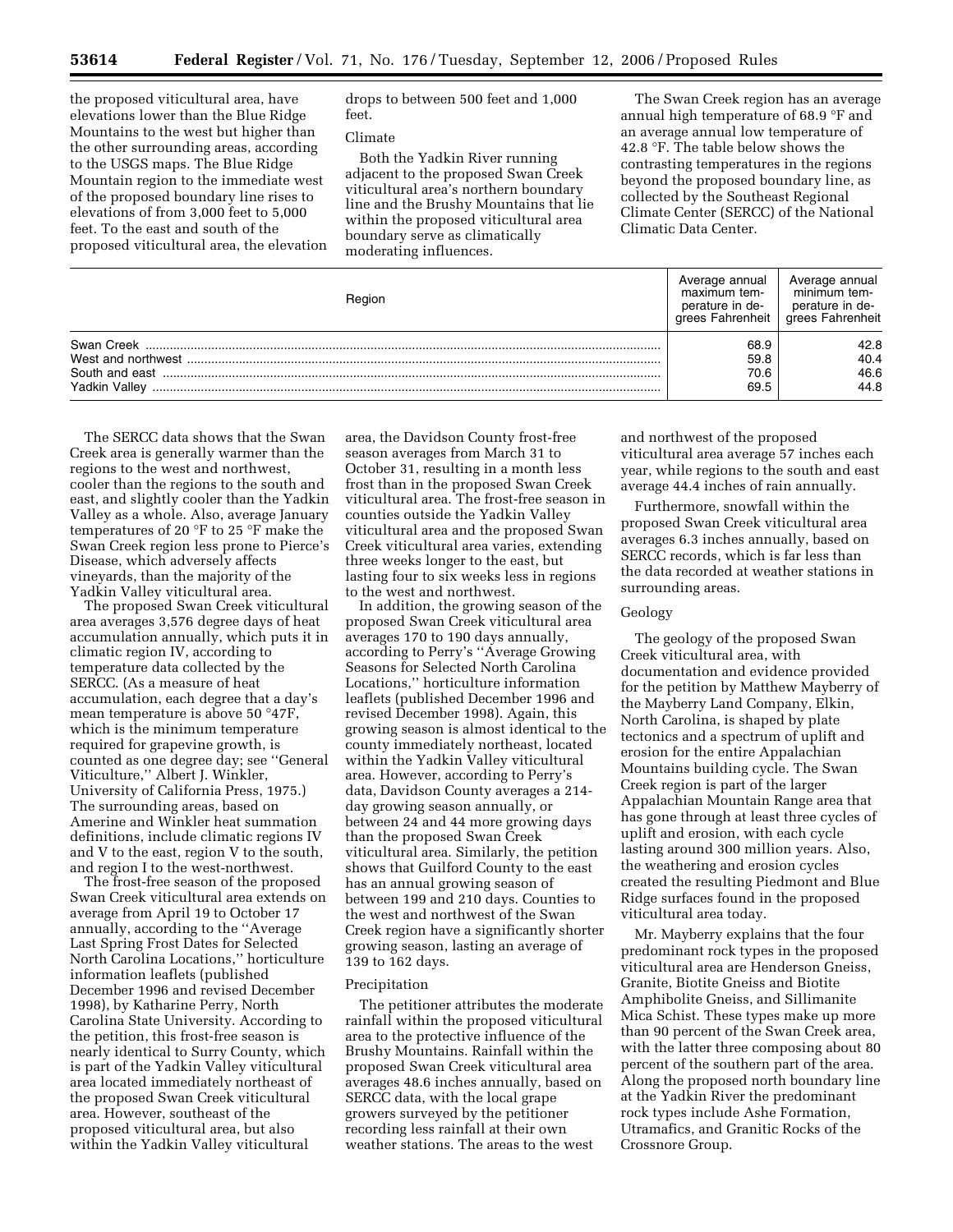Soil

The soil information in the Swan Creek viticultural area petition is compiled from the published soil surveys of Wilkes, Yadkin, and Iredell Counties in North Carolina. Roy Mathis, Soil Specialist for Correlations, Natural Resources Conservation Service, United States Department of Agriculture, provided the soil information included in the petition.

The areas surrounding the proposed Swan Creek viticultural area have soils with differing characteristics, Mr. Mathis explains. The areas to the south and east have high shrink-swell clayey soils, which are less desirable for agriculture. To the west and north are the mountainous rocks and soils of the encroaching Blue Ridge Mountains. Also, the Yadkin Valley viticultural area, which surrounds the proposed Swan Creek viticultural area to the west, north, and east, has a greater variety of soil types and temperature regimes.

The proposed Swan Creek viticultural area mesic temperature regime has soil temperatures of 47 °F to 59 °F at the depth of 20 inches, according to Mr. Mathis. In comparison, the Yadkin Valley viticultural area is in both the mesic and thermic temperature regimes, with soil temperatures much warmer at 59 °F to 72 °F at the same soil depth.

Mr. Mathis explains that the soils in the proposed Swan Creek viticultural area are primarily saprolite, a soft, clayrich soil derived from weathered felsic (acidic) metamorphic rocks of the Inner Piedmont Belt such as granites, schists, and gneisses. The region includes a small area of Sauratown Belt with the rocks being primarily metagraywacke. In contrast, the surrounding west and north areas include residuum (saprolite) weathered from felsic metamorphic rocks such as gneisses, schists, and phyllites of the Blue Ridge Geologic Belt and Smith River Allochothon. The saprolite in the surrounding area to the east is composed of weathered igneous intrusive rocks like granites, gabbros, and diorites, as well as some gneisses and schists of the Charlotte Belt.

Evard and Cowee soils, which have moderate permeability and are welldrained with a loamy surface and subsoil layer, predominate in the Brushy Mountains. Yet the dominant ridge top soils of the proposed Swan Creek viticultural area include the Fairview and Clifford series. These soils have sandy clay loam or clay loam surface layers with red clayey sub-soils, and are well-drained with moderate permeability.

Rhodhiss series is the dominant soil on the steep side slopes within the

proposed viticultural area boundary. This well-drained soil has a loamy surface and moderate permeability at the sub-soil level. Mr. Mathis notes that Fairview, Clifford, and Rhodhiss soils all have bedrock deeper than 60 inches.

The Yadkin River, at the northern boundary of the proposed Swan Creek viticultural area, has alluvial soil diversity with textures and drainage. In general, most of the proposed Swan Creek viticultural area soils are acidic and low in natural fertility.

## *Boundary Description*

See the narrative boundary description of the petitioned-for viticultural area in the proposed regulatory text published at the end of this notice.

#### *Maps*

The petitioner provided the required maps, and we list them below in the proposed regulatory text.

# **Impact on Current Wine Labels**

Part 4 of the TTB regulations prohibits any label reference on a wine that indicates or implies an origin other than the wine's true place of origin. If we establish this proposed viticultural area, its name, ''Swan Creek,'' will be recognized under 27 CFR 4.39(i)(3) as a name of viticultural significance. The text of the new regulation would clarify this point. Consequently, wine bottlers using ''Swan Creek'' in a brand name, including a trademark, or in another label reference as to the origin of the wine, will have to ensure that the product is eligible to use the viticultural area's name as an appellation of origin. On the other hand, we do not believe that any single part of the proposed viticultural area name standing alone would have viticultural significance if the new area is established. Accordingly, the proposed part 9 regulatory text set forth in this document specifies only the full ''Swan Creek'' name as a term of viticultural significance for purposes of part 4 of the TTB regulations.

For a wine to be eligible to use as an appellation of origin a viticultural area name or other term specified as being viticulturally significant in part 9 of the TTB regulations, at least 85 percent of the wine must be derived from grapes grown within the area represented by that name or other term, and the wine must meet the other conditions listed in 27 CFR 4.25(e)(3). If the wine is not eligible to use the viticultural area name or other term as an appellation of origin and that name or term appears in the brand name, then the label is not in compliance and the bottler must change

the brand name and obtain approval of a new label. Similarly, if the viticultural area name or other term appears in another reference on the label in a misleading manner, the bottler would have to obtain approval of a new label. Accordingly, if a new label or a previously approved label uses the name ''Swan Creek'' for a wine that does not meet the 85 percent standard, the new label will not be approved, and the previously approved label will be subject to revocation, upon the effective date of the approval of the Swan Creek viticultural area.

Different rules apply if a wine has a brand name containing a viticultural area name or other viticulturally significant term that was used as a brand name on a label approved before July 7, 1986. *See* 27 CFR 4.39(i)(2) for details.

# **Public Participation**

## *Comments Invited*

We invite comments from interested members of the public on whether we should establish the proposed viticultural area. We are also interested in receiving comments on the sufficiency and accuracy of the name, boundary, climate, and other required information submitted in support of the petition. Please provide any available specific information in support of your comments.

Because of the potential impact of the establishment of the proposed Swan Creek viticultural area on brand labels that include the words ''Swan Creek'' as discussed above under Impact on Current Wine Labels, we are particularly interested in comments regarding whether there will be a conflict between the proposed area name and currently used brand names. If a commenter believes that a conflict will arise, the comment should describe the nature of that conflict, including any negative economic impact that approval of the proposed viticultural area will have on an existing viticultural enterprise. We are also interested in receiving suggestions for ways to avoid any conflicts, for example by adopting a modified or different name for the viticultural area.

Although TTB believes that only the full ''Swan Creek'' name should be considered to have viticultural significance upon establishment of the proposed new viticultural area, we also invite comments from those who believe that ''Swan'' standing alone would have viticultural significance upon establishment of the area. Comments in this regard should include documentation or other information